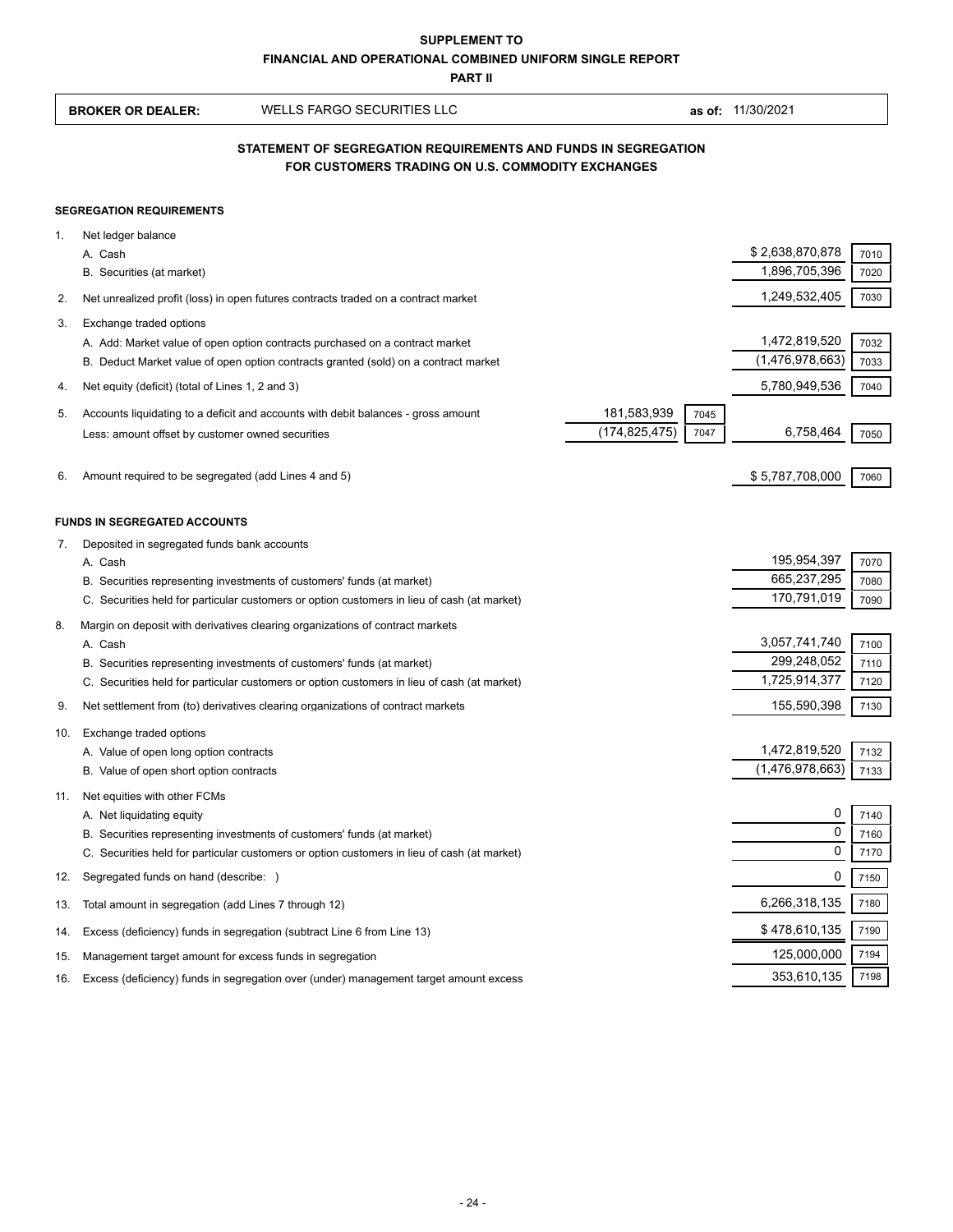**PART II**

| <b>BROKER OR DEALER:</b> | WELLS FARGO SECURITIES LLC |  |
|--------------------------|----------------------------|--|

**as of:** 11/30/2021

## **FUNDS IN CLEARED SWAPS CUSTOMER ACCOUNTS UNDER 4D(F) OF THE CEA STATEMENT OF CLEARED SWAPS SEGREGATION REQUIREMENTS AND**

## **Cleared Swaps Customer Requirements**

| 1.  | Net ledger balance                                                                                                                                                            |                              |              |
|-----|-------------------------------------------------------------------------------------------------------------------------------------------------------------------------------|------------------------------|--------------|
|     | A. Cash                                                                                                                                                                       | \$7,272,963,310              | 8500         |
|     | B. Securities (at market)                                                                                                                                                     | 10,204,495,496               | 8510         |
| 2.  | Net unrealized profit (loss) in open cleared swaps                                                                                                                            | (4,067,126,416)              | 8520         |
| 3.  | Cleared swaps options                                                                                                                                                         |                              |              |
|     | A. Market value of open cleared swaps option contracts purchased                                                                                                              | $\mathbf 0$                  | 8530         |
|     | B. Market value of open cleared swaps option contracts granted (sold)                                                                                                         | $\Omega$                     | 8540         |
| 4.  | Net equity (deficit) (add lines 1, 2 and 3)                                                                                                                                   | 13,410,332,391               | 8550         |
| 5.  | Accounts liquidating to a deficit and accounts with debit balances                                                                                                            |                              |              |
|     | \$411,290,690<br>8560<br>- gross amount                                                                                                                                       |                              |              |
|     | (411, 290, 680)<br>8570<br>Less: amount offset by customer owned securities                                                                                                   | 10                           | 8580         |
| 6.  | Amount required to be segregated for cleared swaps customers (add lines 4 and 5)                                                                                              | 13,410,332,401               | 8590         |
|     |                                                                                                                                                                               |                              |              |
|     | <b>Funds in Cleared Swaps Customer Segregated Accounts</b>                                                                                                                    |                              |              |
| 7.  | Deposited in cleared swaps customer segregated accounts at banks                                                                                                              |                              |              |
|     | A. Cash                                                                                                                                                                       | \$723,954,702<br>0           | 8600         |
|     | B. Securities representing investments of cleared swaps customers' funds (at market)<br>C. Securities held for particular cleared swaps customers in lieu of cash (at market) | 981,409,230                  | 8610<br>8620 |
|     |                                                                                                                                                                               |                              |              |
| 8.  | Margins on deposit with derivatives clearing organizations in cleared swaps customer segregated accounts                                                                      |                              |              |
|     | A. Cash                                                                                                                                                                       | 2,776,999,738<br>849,943,095 | 8630<br>8640 |
|     | B. Securities representing investments of cleared swaps customers' funds (at market)<br>C. Securities held for particular cleared swaps customers in lieu of cash (at market) | 9,223,086,266                | 8650         |
|     |                                                                                                                                                                               |                              |              |
| 9.  | Net settlement from (to) derivatives clearing organizations                                                                                                                   | (142, 548, 976)              | 8660         |
| 10. | Cleared swaps options                                                                                                                                                         |                              |              |
|     | A. Value of open cleared swaps long option contracts                                                                                                                          | $\mathbf 0$                  | 8670         |
|     | B. Value of open cleared swaps short option contracts                                                                                                                         | $\Omega$                     | 8680         |
| 11. | Net equities with other FCMs                                                                                                                                                  |                              |              |
|     | A. Net liquidating equity                                                                                                                                                     | 0                            | 8690         |
|     | B. Securities representing investments of cleared swaps customers' funds (at market)                                                                                          | $\mathbf 0$                  | 8700         |
|     | C. Securities held for particular cleared swaps customers in lieu of cash (at market)                                                                                         | 0                            | 8710         |
| 12. | Cleared swaps customer funds on hand (describe: )                                                                                                                             | 0                            | 8715         |
| 13. | Total amount in cleared swaps customer segregation (add lines 7 through 12)                                                                                                   | 14,412,844,055               | 8720         |
| 14. | Excess (deficiency) funds in cleared swaps customer segregation (subtract line 6 from line 13)                                                                                | \$1,002,511,654              | 8730         |
| 15. | Management target Amount for Excess funds in cleared swaps segregated accounts                                                                                                | \$360,000,000                | 8760         |
| 16. | Excess (deficiency) funds in cleared swaps customer segregated accounts over (under) management target excess                                                                 | \$642,511,654                | 8770         |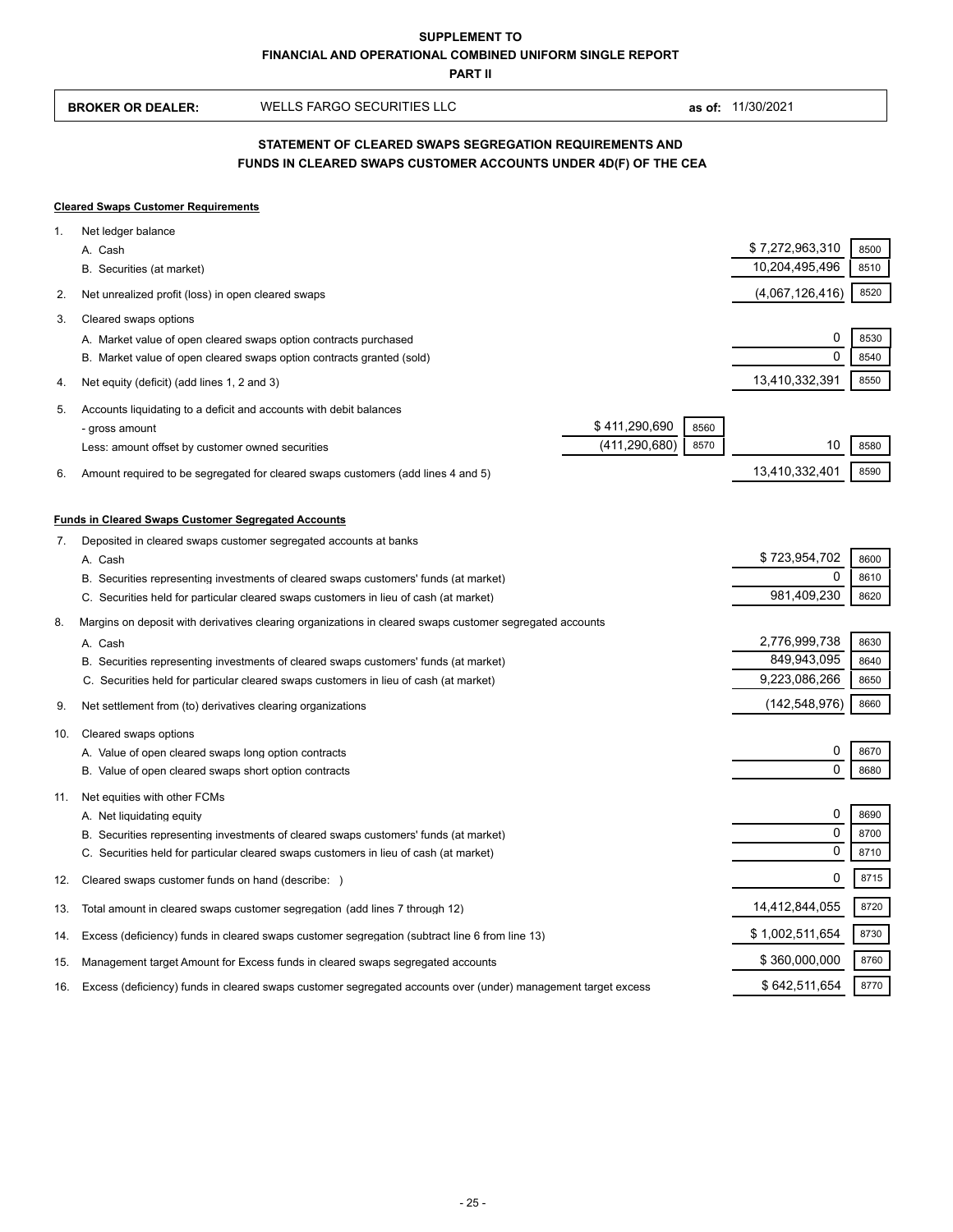**SUPPLEMENT TO**

**FINANCIAL AND OPERATIONAL COMBINED UNIFORM SINGLE REPORT**

**PART II**

|    | <b>BROKER OR DEALER:</b>                            | <b>WELLS FARGO SECURITIES LLC</b>                                                                                          |                  |      | as of: 11/30/2021 |      |
|----|-----------------------------------------------------|----------------------------------------------------------------------------------------------------------------------------|------------------|------|-------------------|------|
|    |                                                     | STATEMENT OF SEGREGATION REQUIREMENTS AND FUNDS IN SEGREGATION<br><b>FOR CUSTOMERS' DEALER OPTIONS ACCOUNTS</b>            |                  |      |                   |      |
| 1. |                                                     | Amount required to be segregated in accordance with 17 CFR 32.6                                                            |                  |      | \$0               | 7200 |
| 2. | Funds/property in segregated accounts               |                                                                                                                            |                  |      |                   |      |
|    | A. Cash                                             |                                                                                                                            | \$0              | 7210 |                   |      |
|    | B. Securities (at market value)                     |                                                                                                                            | $\mathbf 0$      | 7220 |                   |      |
|    | C. Total funds/property in segregated accounts      |                                                                                                                            |                  |      | 0                 | 7230 |
| 3. |                                                     | Excess (deficiency) funds in segregation (subtract Line 2C from Line 1)                                                    |                  |      | \$0               | 7240 |
|    |                                                     | <b>SUPPLEMENT TO</b><br>FINANCIAL AND OPERATIONAL COMBINED UNIFORM SINGLE REPORT<br><b>PART II</b>                         |                  |      |                   |      |
|    | <b>BROKER OR DEALER:</b>                            | <b>WELLS FARGO SECURITIES LLC</b>                                                                                          |                  |      | as of: 11/30/2021 |      |
|    |                                                     | FOREIGN FUTURES AND FOREIGN OPTIONS SECURED AMOUNTS<br>Amount required to be set aside pursuant to law, rule or regulation |                  |      |                   |      |
|    | authorized thereunder                               | of a foreign government or a rule of a self-regulatory organization                                                        |                  |      | \$0               | 7305 |
| 1. |                                                     | Net ledger balance - Foreign futures and foreign options trading - All customers                                           |                  |      |                   |      |
|    | A. Cash                                             |                                                                                                                            |                  |      | \$137,978,249     | 7315 |
|    | B. Securities (at market)                           |                                                                                                                            |                  |      | \$178,750,478     | 7317 |
| 2. |                                                     | Net unrealized profit (loss) in open futures contracts traded on a foreign board of trade                                  |                  |      | \$214,121,002     | 7325 |
| 3. | Exchange traded options                             |                                                                                                                            |                  |      |                   |      |
|    |                                                     | A. Market value of open option contracts purchased on a foreign board of trade                                             |                  |      | \$16              | 7335 |
|    |                                                     | B. Market value of open option contracts granted (sold) on a foreign board of trade                                        |                  |      | \$0               | 7337 |
| 4. | Net equity (deficit) (add Lines 1, 2, and 3)        |                                                                                                                            |                  |      | \$530,849,745     | 7345 |
| 5. | Accounts liquidating to a deficit and accounts with |                                                                                                                            |                  |      |                   |      |
|    | debit balances - gross amount                       |                                                                                                                            | \$14,133,166     | 7351 |                   |      |
|    | Less: Amount offset by customer owned securities    |                                                                                                                            | \$(14, 121, 052) | 7352 | \$12,114          | 7354 |
| 6. | and $5)$                                            | Amount required to be set aside as the secured amount - Net liquidating equity method (add Lines 4                         |                  |      | \$530,861,859     | 7355 |
| 7. |                                                     | Greater of amount required to be set aside pursuant to foreign jurisdiction (above) or Line 6.                             |                  |      | \$530,861,859     | 7360 |